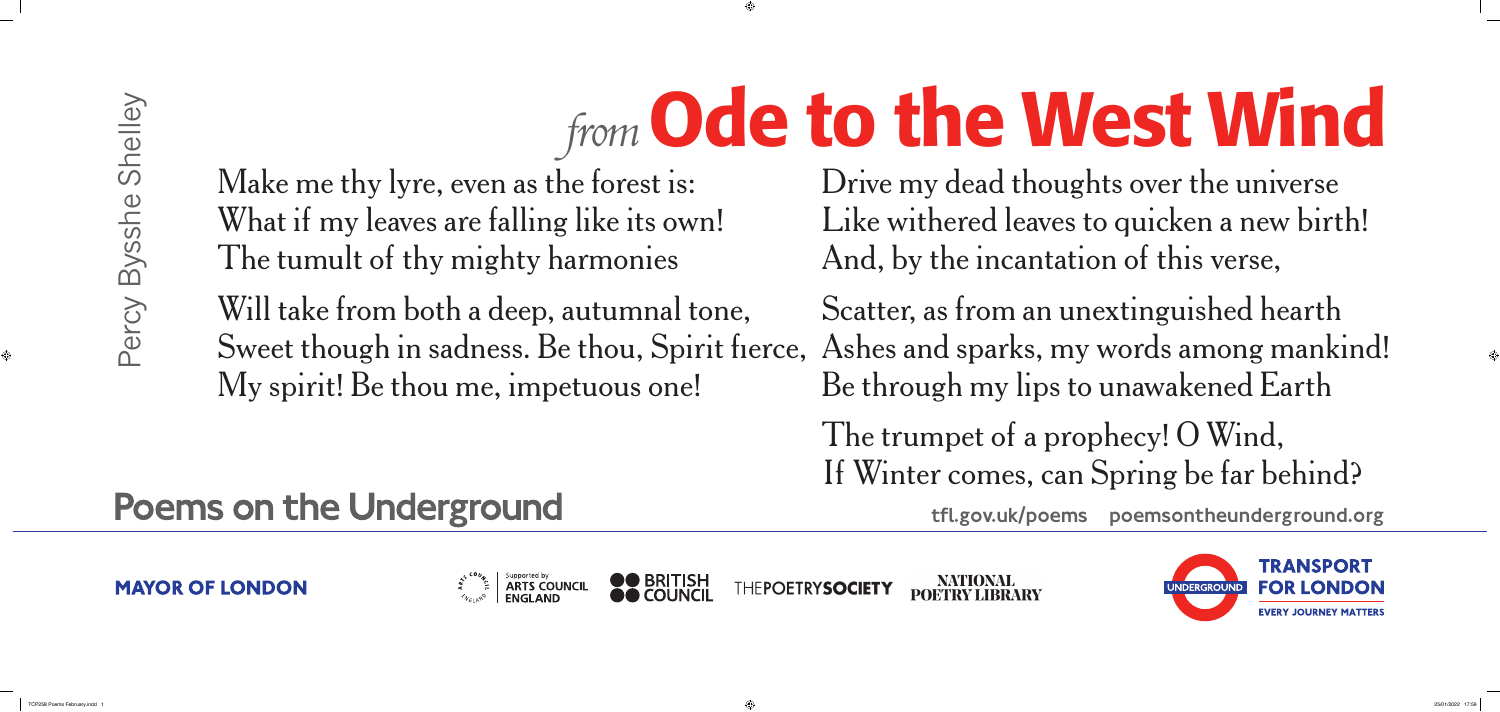NATIONAL<br>POETRY LIBRARY THEPOETRYSOCIETY





Continuous, a medley of old pop numbers – Our lives are like this. Three whistled bars Are all it takes to catch us, defenceless On a District Line platform, sullen to our jobs, And the thing stays with us all day, still dapper, still Astaire, Still fancy-free. We're dreaming while we work.

### **Poems on the Underground**

**MAYOR OF LONDON** 



Be careful, keep afloat, the past is lapping your chin. *South of the Border* is sad boys in khaki In 1939. And *J'attendrai* a transit camp, Tents in the dirty sand. Don't go back to Sorrento. Be brisk and face the day and set your feet On the sunny side always, the sunny side of the street.

Martin Bell Reprinted by permission of Bloodaxe Books from *Complete Poems* (1988)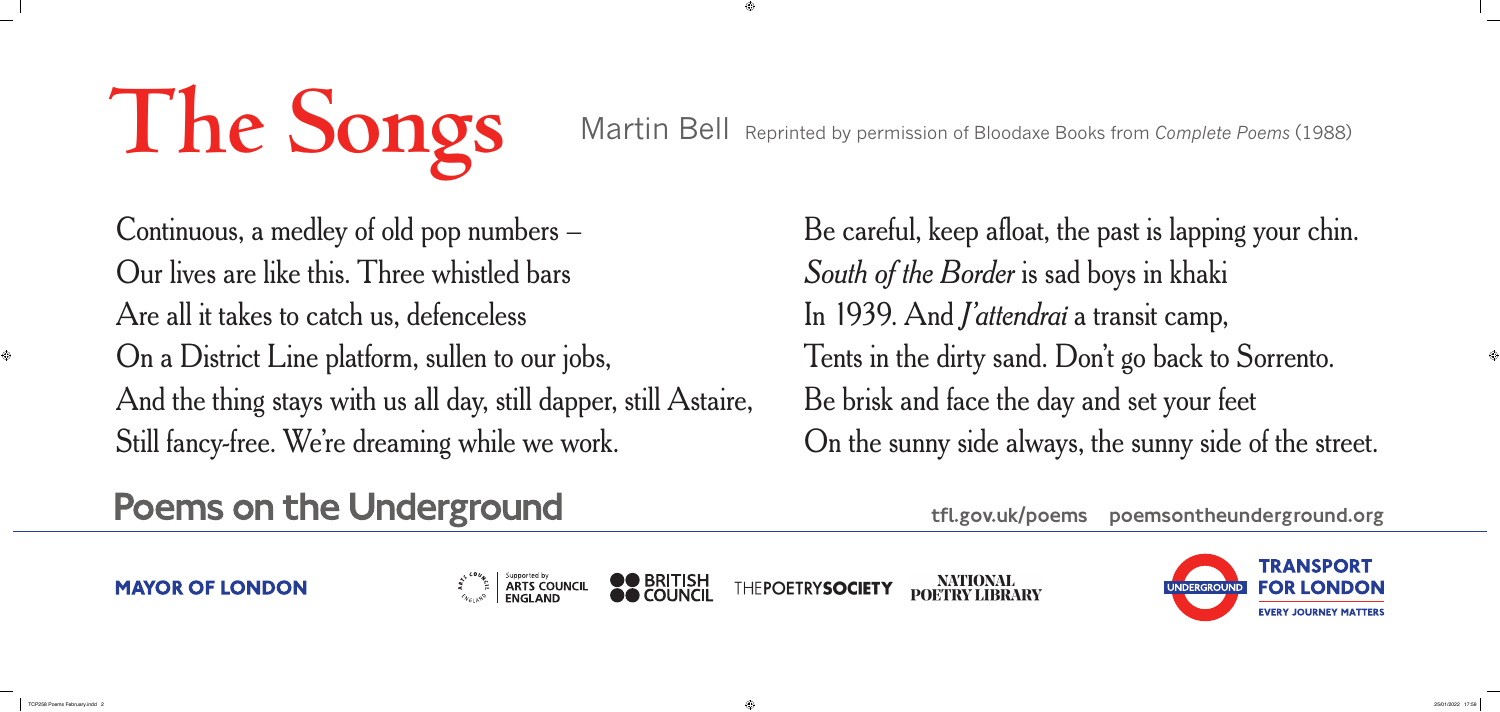NATIONAL<br>POETRY LIBRARY THEPOETRYSOCIETY



# Private Ownership Sasha Dugdale

I belong to you And, I am not afraid to say it, You belong to me.

I am a private owner, it could be said. I will not share you with the nation – Nor collectivise you.

We will indulge in dangerous dissolution And luxury and harmful intelligence And sleep in our own skins And go scented and unrepentant To the airport at the end.

### **Poems on the Underground**

**MAYOR OF LONDON** 





# Reprinted by permission of Carcanet from *Notebook* (2003)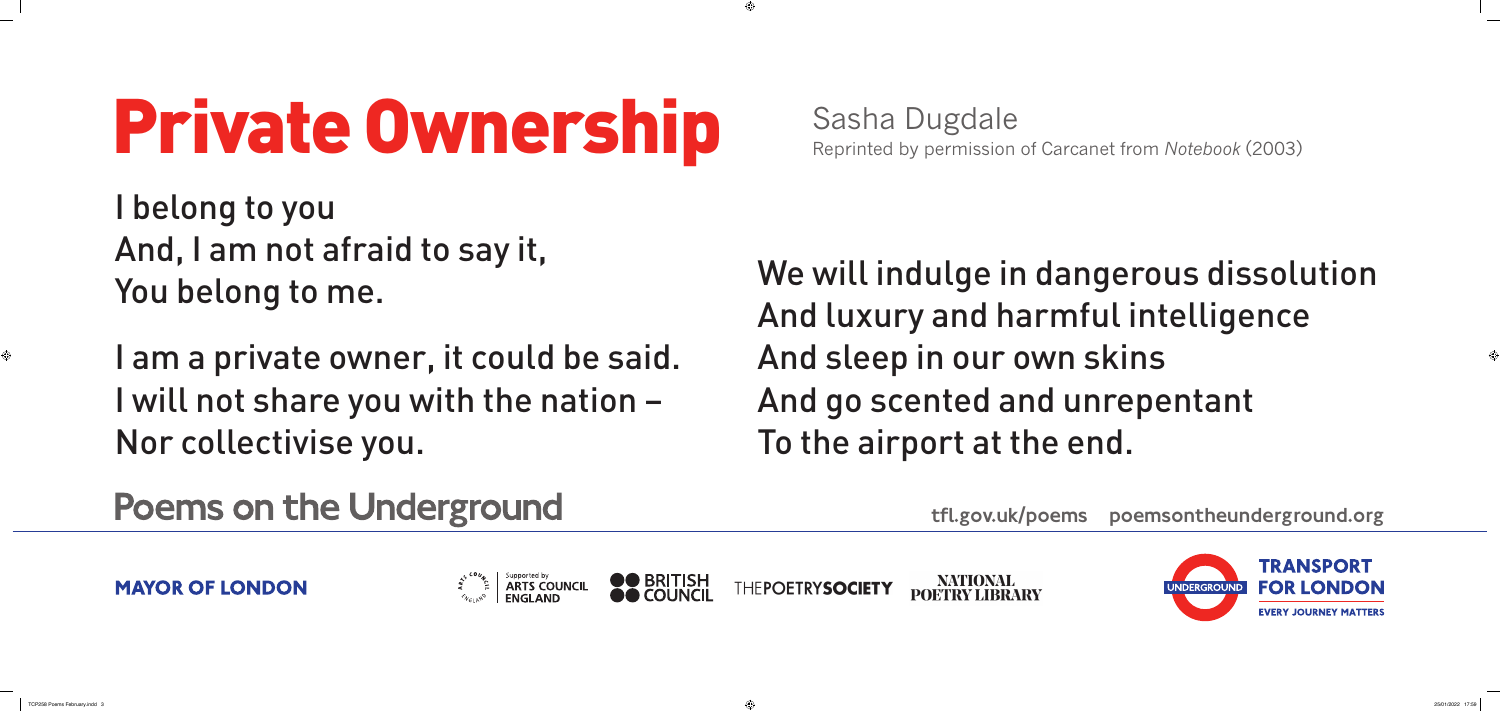

# **Praise Song for My Mother**

#### Grace Nichols

Reprinted by permission of Curtis Brown from *I Have Crossed an Ocean: Selected Poems* (Bloodaxe 2010)

You were water to me deep and bold and fat You were moon's eye to me pull and grained and mantling You were sunrise to me rise and warm and streaming You were the fishes red gill to me the flame tree's spread to me Go to your wide futures, you said

### **Poems on the Underground**

**MAYOR OF LONDON** 



| homing | You were                                |
|--------|-----------------------------------------|
|        | the fishes red gill to me               |
|        | the flame tree's spread to me           |
|        | the crab's leg/the fried plantain smell |
|        | replenishing replenishing               |
|        |                                         |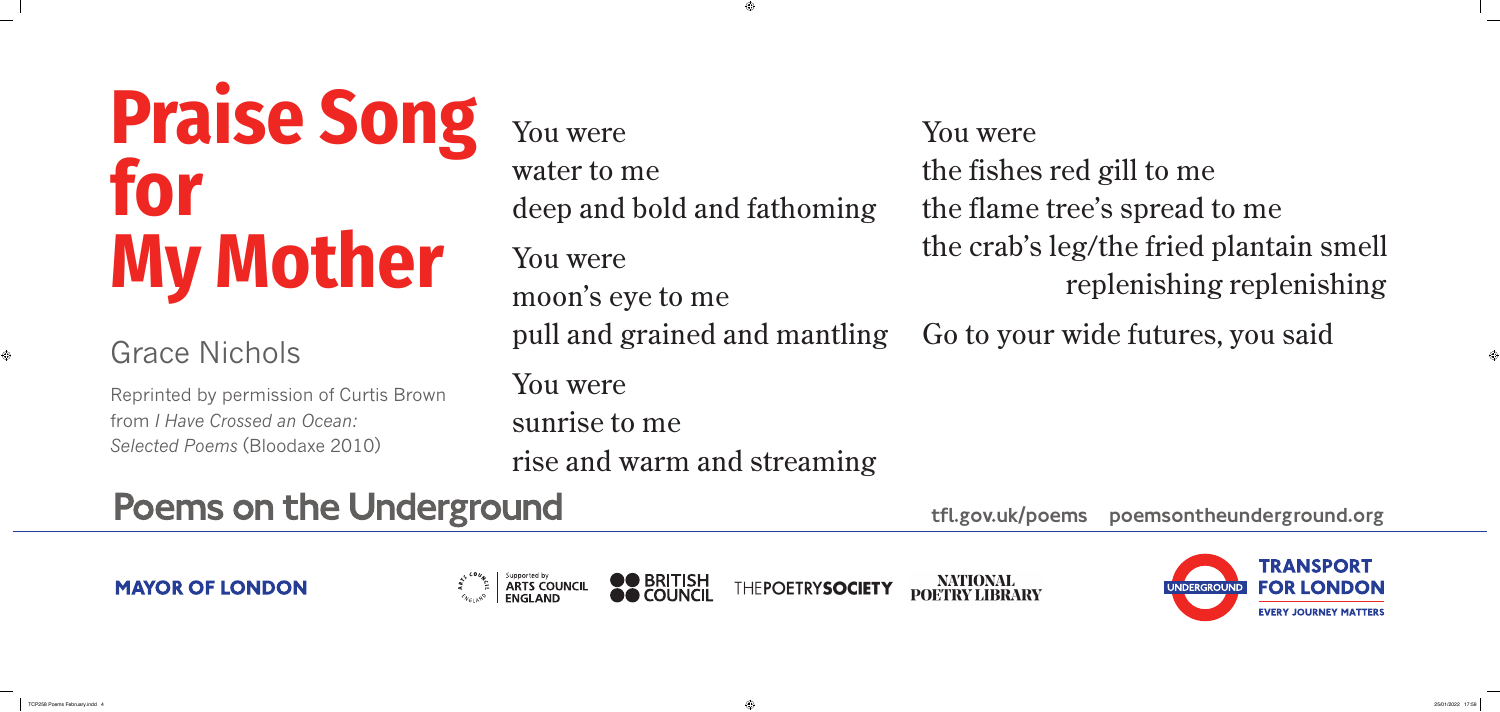**NATIONAL<br>POETRY LIBRARY** THEPOETRYSOCIETY



- The last place the sun reaches in my garden is the back wall where the ivy grows above the stinging nettles.
- What are they singing to us?
- Is it painless to listen? Will music soothe our anxious house?
- *Speech falls on things like rain* sun shades all the feelings of having a heart.
- Here, take my pulse, take my breath,
- take my arms as I drift off

# **Upwards** (for Ty Chijioke) *after Christopher Gilbert*

Raymond Antrobus

Reprinted by permission of Picador from *All The Names Given* (2021)

## **Poems on the Underground**